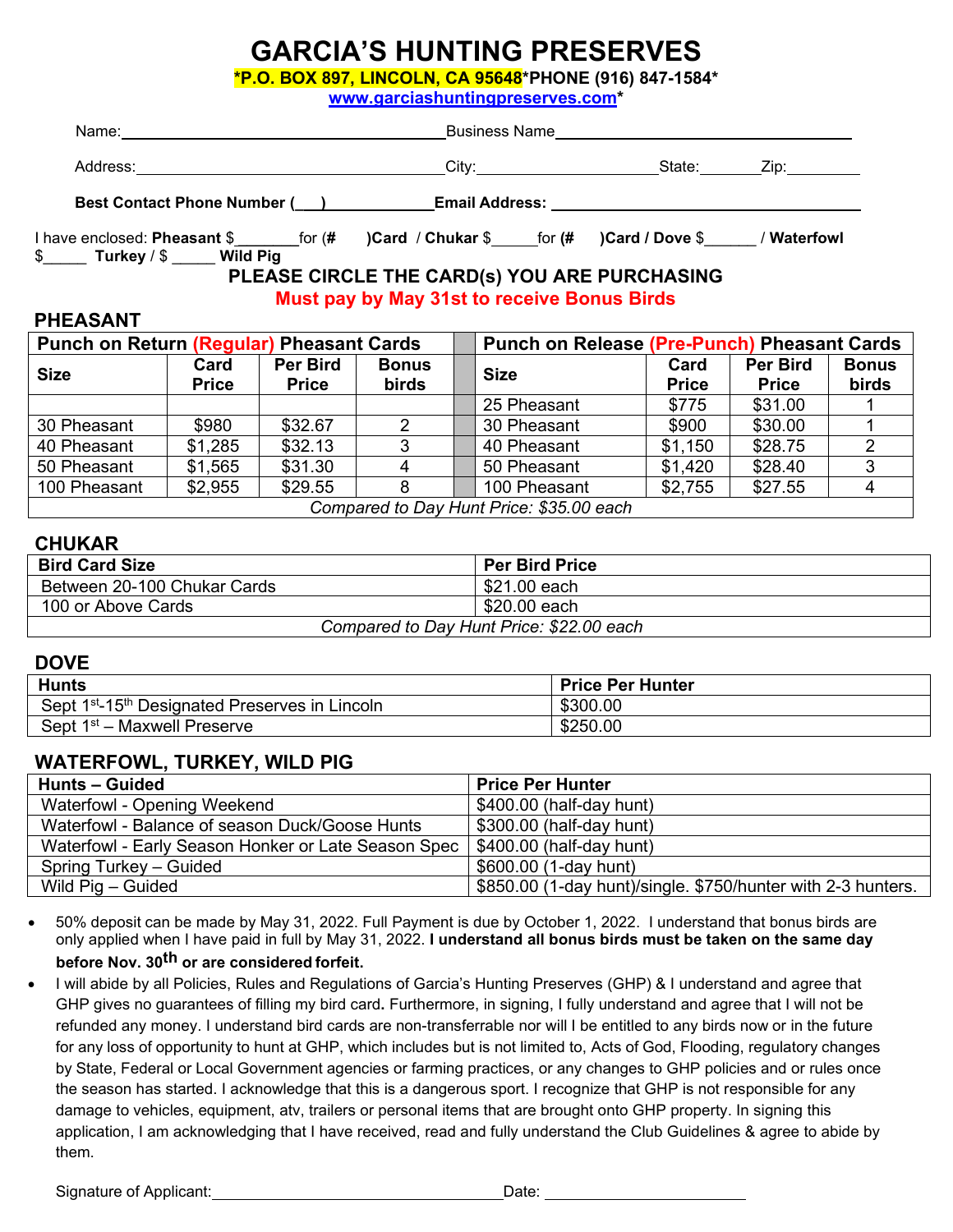## **CLUB GUIDELINES**

#### **Sign in/Sign out**

As required by law, each person entering into the fields, both hunters and non-hunters must sign in and sign out.

- With the exception of scheduled custom plants, there is no sign-ins after 12:00.
- Hunters are required to be out of the fields no later than 4:00 pm.

#### **What is a Standard Plant?**

A standard plant is 10% of bird card and applies to both Punch on Return and Punch on Release cards. Standard Plants are automatic unless you request a custom plant when making reservation.

#### **What is a Custom Plant?**

A custom plant is anything other than a standard plant. Either type of card may request a custom plant. For a Punch on Return card, it is understood that all birds released will be deducted from the card regardless of the number of birds recovered.

- Custom plants may be scheduled at anytime but no later than 12 pm.
- Custom plants and special event hunts may also be scheduled on Mondays or Tuesdays. Bird release minimums will apply.

## **Custom plant requests will not be honored after the second weekend in JANUARY unless you purchase a carryover option.**

#### **Pheasant - Punch on Return Card (i.e. Regular Card)**

For Punch on Return cards, only the birds recovered are deducted from your card until 60% of the birds on your card have been released or second weekend in January, whichever comes first. In either of those cases, all birds released after that are pre-punched.

After the second weekend in January, you may ONLY request a Standard Plant. NO CUSTOM PI ANTS

#### **All birds shot while free roaming or in your designated field are taken off of pheasant card.**

## **Pheasant - Punch on Release Card (i.e. Pre-Punch Card)**

For Pre-Punch Cards, all birds released regardless of recovery are deducted from your card. 10% Standard Plant rule applies but any number of birds may be requested when making a reservation. EXCEPTION: After the second weekend in January, you may ONLY request a Standard Plant. NO CUSTOM PLANTS.

## **All birds shot while free roaming or in designated field are taken off of pheasant card.**

#### **Chukar Standard Plant:**

All Chukar cards are punch on release. The standard plant is 5 birds on chukar cards.

#### **Reserved Fields**

Hunting at GHP is by reserved fields. Whenever possible, we will place hunters in a requested field. GHP reserves the right to place hunters in any area at its own discretion. Members will be notified of the field designation on the day of the hunt.

- Hunters are required to stay in their designated field and may not enter into another occupied field except to retrieve a downed bird.
- Whenever possible, you are to alert the occupant of the field of your intention.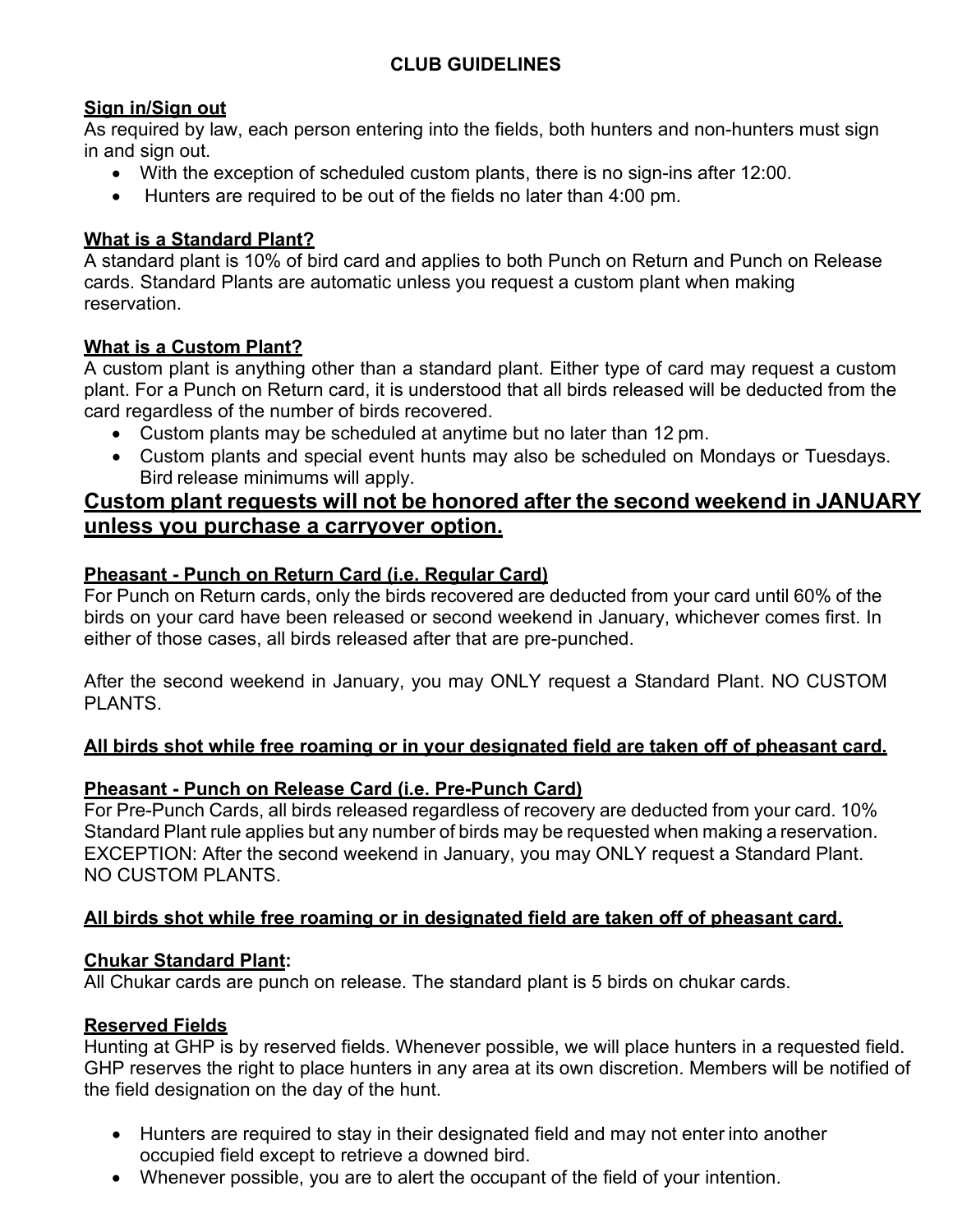- When entering into someone's field to retrieve a downed bird and you bump another hunter's bird in the process, it will be your responsibility to correct the situation, make good with the hunter(s) in that field.
- Dogs must be leashed when traveling to and from your designated field. When entering the parking area, your dog must be leashed.
- All roads that divide the fields are considered **neutral** ground. Any bird flushed from the road is considered a hold over and is not a part of that day's release.

#### **Free Roaming**

Free roaming is reserved for Pheasant Card holding members only. You must first complete a standard or custom plant in order to free roam. Free roaming will be in designated areas determined by management. Please check in at the clubhouse or call us at 916-847-1584 to find out what areas are open to free roam.

#### **All birds shot while free roaming or in designated field are taken off of pheasant card.**

#### **Corporate Cards**

• Corp. Cards (100 + birds) allows two representatives on 100 bird cards.

#### **Standard Plant for Corp. Split Cards**

- At the time of yearly renewal, if you plan on splitting a corp. card, each member of the group must be identified through the application process. We ask that you submit **all** applications at the same time.
- As a requirement, each application must include the number of birds; the applicant is entitled to receive.
- Each hunter in the group will be given their own punch card with the number of birds you have requested.
- For the purpose of releasing birds and when hunting not as a group, each individual card will be handled in accordance with the standard plant rules. At no time is a member of the group allowed to shoot from another member of the group's bird card.

#### **Carryover Options**

#### **Option #1**

With the purchase of a like bird card (pheasant or chukar), GHP will carry over into the following season, 50% of the birds remaining on your current season's card.

- $\Box$  Carryover birds are in lieu of bonus birds
- $\Box$  The following season's bird card must be paid in full prior to closing day of the current season.
- $\Box$  Hold over birds may not be used during dog training days.

#### **Option #2**

With the purchase of a like bird card (pheasant and chukar), GHP will carry over 100% of the birds remaining on your current season's card. Birds must be used during the current season's dog training days. If there are still birds remaining after the closing of dog training days, they will be considered forfeit.

 $\Box$  The following season's bird card must be paid in full prior to closing day of the current season.

#### **Release of Bonus and Carryover Birds**

- All bonus and carryover birds when released are considered pre-punched. All birds must be taken on the same day and prior to November  $30<sup>th</sup>$ .
- **You must notify us on your reservation request that you would like your bonus birds put out in addition to your standard plant.**
- Birds not taken by November 30th are considered forfeit.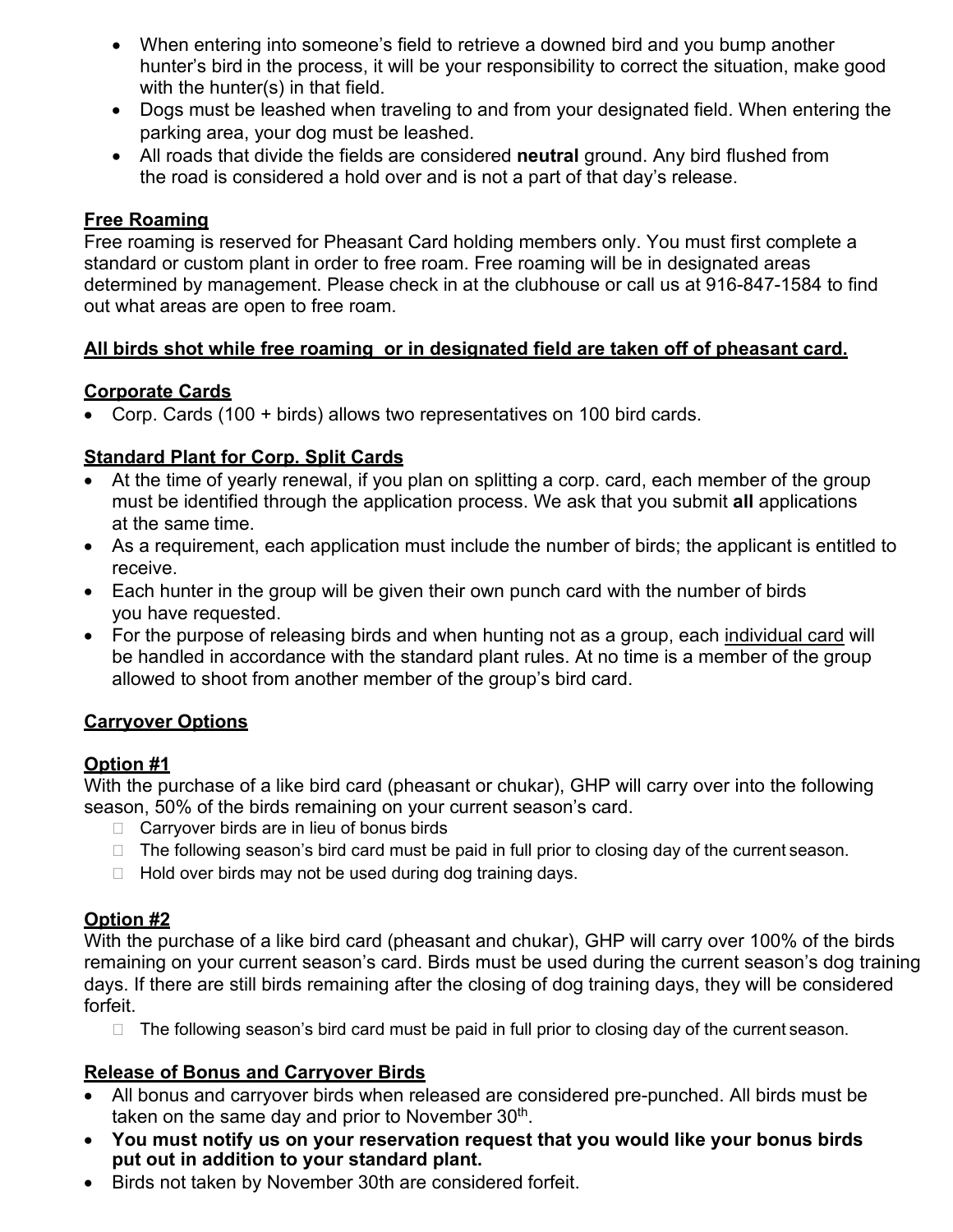• It is the cardholder's responsibility to inform us when making your reservation that you would like to have either your bonus or carryover birds released.

#### **\*NEW\* Flagging of Birds**

• You can request your birds to be flagged. But under no circumstances, does GHP guarantee the bird will remain at the flag location. It is up to you to return the flag.

#### **\*NEW\* Split Plants**

• For bird plants (10 birds or less) and you request a split plant, there will be a \$20 fee per split.

#### **\*NEW\* Guests and Guest Fee**

**As a member, it is your responsibility to ensure that your guest/s are familiar with the club rules which include but not limited to:**

- **1. Proper shot size to use.**
- **2. Hunters orange requirement**
- Guest fee is \$5.00 per guest/per visit or \$20 for a seasonal pass. A member's spouse or a member's child (21 & under) is considered a member.
- Guest fee does not apply to anyone (21 or under) or any junior hunter possessing a junior hunting license.

#### **Under no circumstances is a guest permitted in the fields without the member accompanying them at all times.**

#### **Rain Days**

It is common practice for GHP not to release birds when it is raining. In the event that you are at the facility for your scheduled hunt and **prior** to releasing birds it starts to rain, you may choose to continue with your scheduled hunt but only with the understanding that all birds released are considered pre-punched. Free roaming on rain days is not permitted. GHP reserves the right to close on rain days and without notice.

#### **Making a Reservation**

Reservations may be made up to but no later than 6 pm the day prior to the requested hunt date . You will receive an email confirming your reservation provided that the reservation was made within in the time limit. In the event that you do not receive confirmation you are welcome to show up at the clubhouse and be placed on the **standby list**

## Email reservation to –**[garciashp@gmail.com](mailto:garciashp@gmail.com)**

- Please include the following:
	- o Name or names of card holding members that will be hunting.
	- $\circ$  Total number of hunters in the group)
	- o Day and time
	- o **Custom Plant or Standard Plant. When requesting a custom plant, please indicate the number of birds you would like released.**

Note: This email system is **ONLY** to be used for reservations.

- If the day or time is already booked, you will receive an email showing the next available day and/or time.
- The maximum number of hunt dates you may reserve at one time is (3) three. New bookings cannot be made until you have used your last reservation.